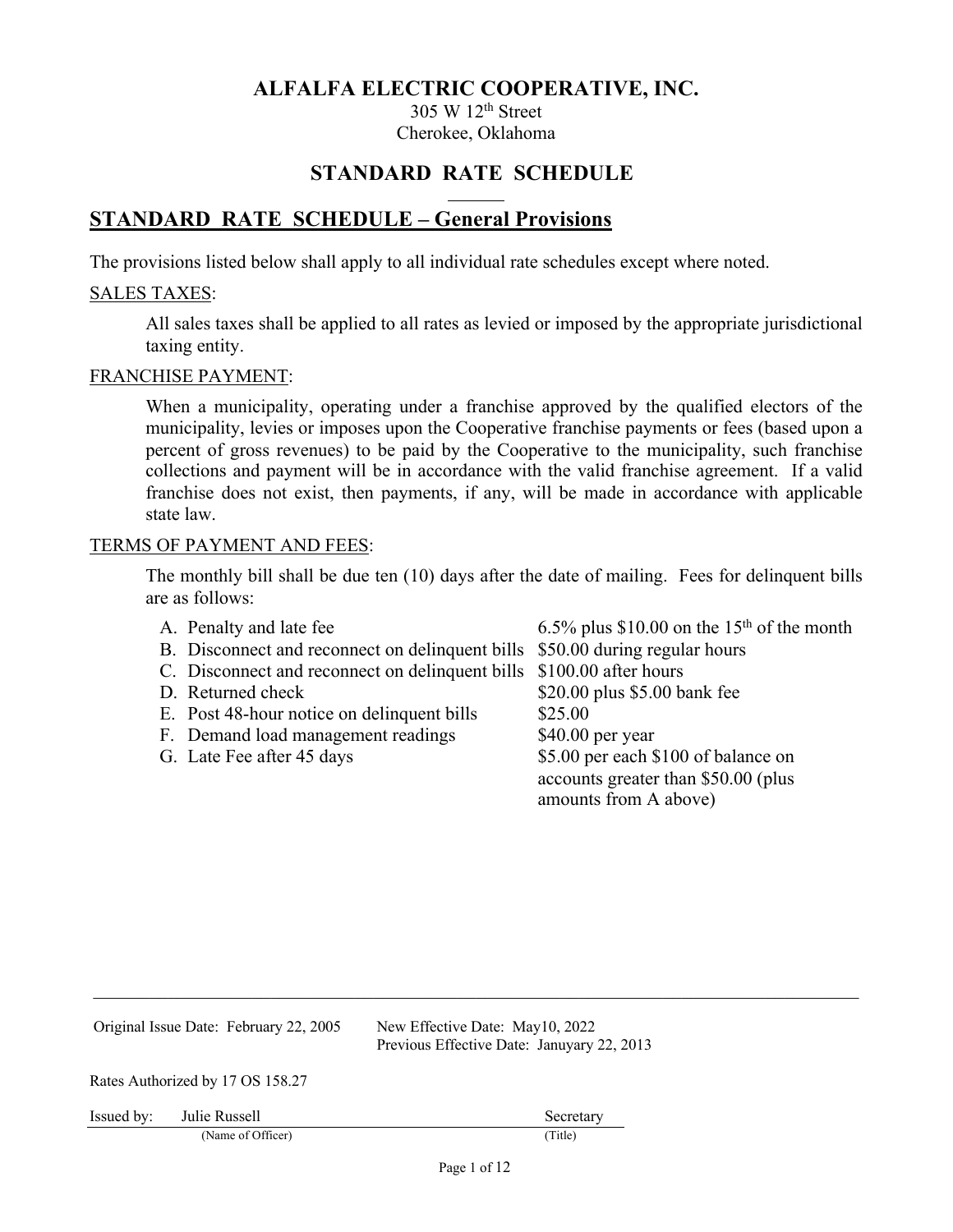305 W 12th Street Cherokee, Oklahoma

# **STANDARD RATE SCHEDULE**

# **STANDARD RATE SCHEDULE – General Provisions**

## ADJUSTMENT FOR COST OF PURCHASED POWER – Applicable to Schedules A, FR, B, and SL

The foregoing charges shall be increased or decreased by the amount of costs or fraction thereof by which the average cost of power (including the cost of rebates to AEC members) per kWh purchased was paid to suppliers for power during the previous month which exceeds or is less than 55.5 mills per kWh and calculated in accordance with the following formula approved by the Oklahoma Corporation Commission:

## FORMULA

## $P.A. = A x (1/(1-B))$

Where:

- P.A. = Power cost adjustment to be made per kWh billed.
- A. = The Amount of cents or fractions thereof by which the average cost of power (including the cost of rebates to AEC members) was paid to suppliers of power by the utility during the previous month preceding the end of the billing period for which kWh usage is billed exceeds or is less than 55.5 mills per kWh.
- B. = The average percentage of power losses expressed decimally for the year ending on the last day of the preceding month.

## ANNUAL MINIMUM BILL:

Consumers not requiring electric service for the entire year may be asked to pay an annual minimum bill which will be twelve (12) times the monthly minimum bill computed as above. The annual minimum bill will be billed and payable in twelve equal monthly installments.

#### POWER FACTOR:

The consumer shall guarantee a power factor of not less than 90% lagging. If the power factor during the month is less than 90% lagging, the total bill for the month shall be increased one percent (1%) or fraction thereof by which the power factor during the month is less than 90% lagging. This provision does not apply to Schedule A, FR or SL.

|            | Original Issue Date: February 22, 2005 | New Effective Date: May10, 2022<br>Previous Effective Date: Januyary 22, 2013 |
|------------|----------------------------------------|-------------------------------------------------------------------------------|
|            | Rates Authorized by 17 OS 158.27       |                                                                               |
| Issued by: | Julie Russell                          | Secretary                                                                     |
|            | (Name of Officer)                      | (Title)                                                                       |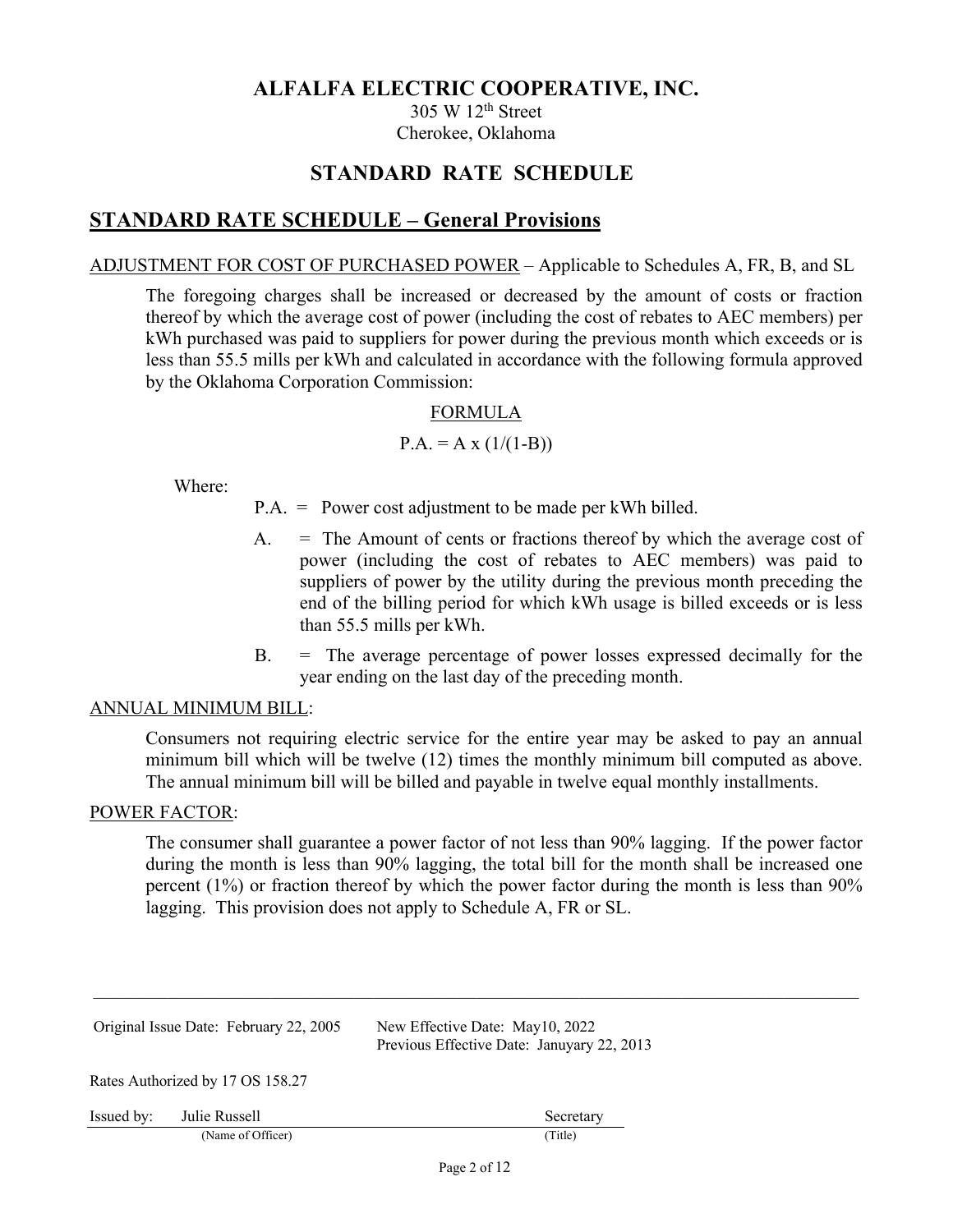305 W 12th Street Cherokee, Oklahoma

# **STANDARD RATE SCHEDULE**

# **STANDARD RATE SCHEDULE – General Provisions**

### SERVICE AT PRIMARY VOLTAGE:

Primary service is furnished at the available primary distribution voltage at no additional cost to the consumer, except that the monthly minimum bill shall be five hundred dollars (\$500.00).

If primary distribution voltage is required other than that made available by the Cooperative, then a five percent (5%) additional charge shall apply to the total monthly demand charge of the consumer.

The consumer shall install, own, operate and maintain all equipment and facilities on the consumer side of the point of delivery. Facilities shall be built and maintained in accordance with the National Electric Safety Code.

If the Cooperative chooses to install meter reading equipment on the load side of the consumer's transformers, the kWh billed shall be increased by the amount of the transformer losses computed as follows: 1% of the total kva rating of the transformers times 730 hours.

This provision does not apply to Schedule A, FR or SL.

#### WHOLESALE POWER SUPPLIER:

Alfalfa Electric Cooperative, Inc.'s Wholesale Power Supplier is Western Farmers Electric Cooperative (WFEC)

Original Issue Date: February 22, 2005 New Effective Date: May10, 2022

Previous Effective Date: Januyary 22, 2013

Rates Authorized by 17 OS 158.27

Issued by: Julie Russell Secretary Secretary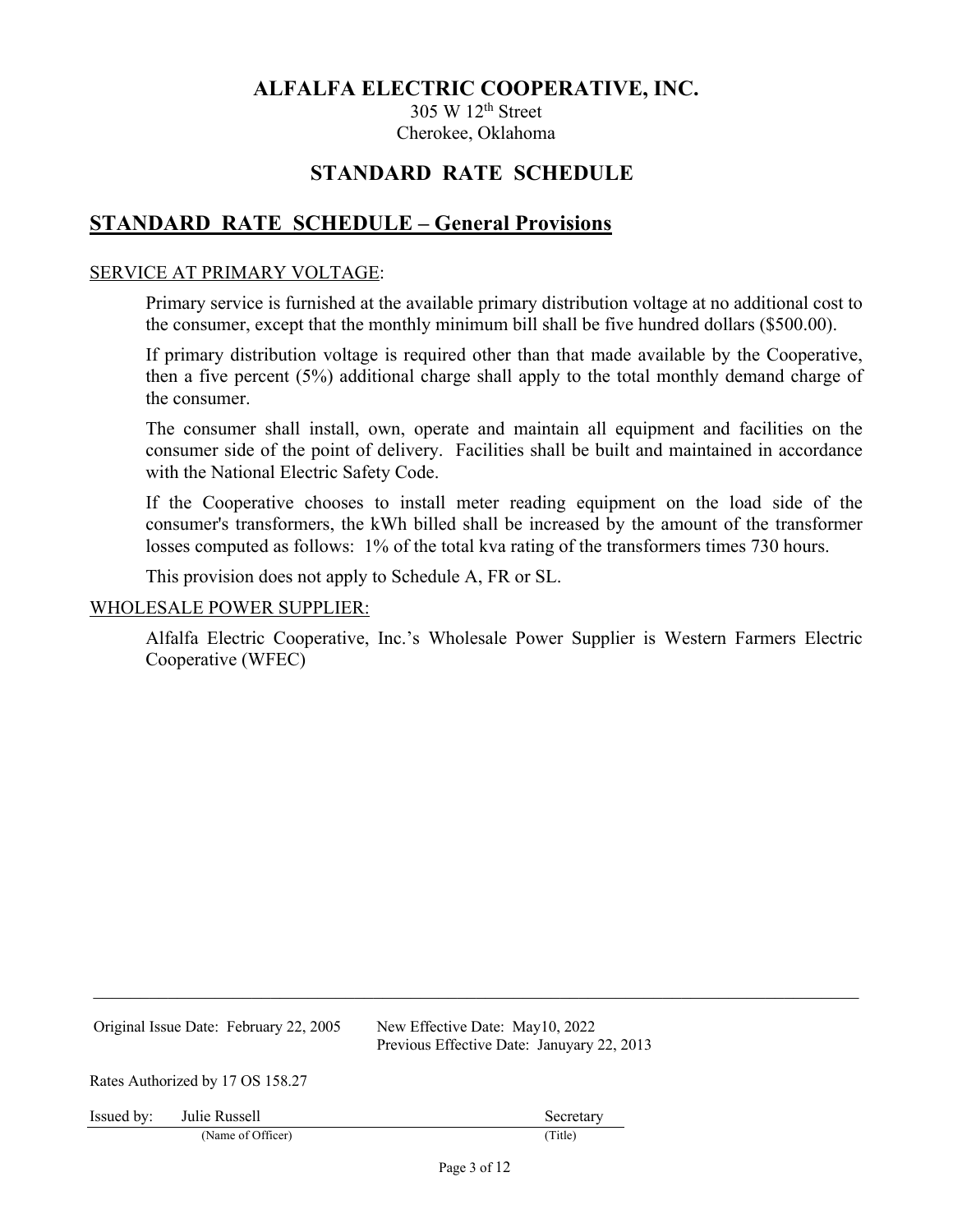305 W 12th Street Cherokee, Oklahoma

# **STANDARD RATE SCHEDULE**

# **STANDARD RATE SCHEDULE A - Residential Service**

## AVAILABILITY:

Available to consumers of the Cooperative for single-phase residential service subject to established terms and conditions. Each consumer shall be eligible to receive this rate schedule only at the service location which is the consumer's "voting residence" as filed by the County Election Board Secretary. The capacity of individual motors under this schedule shall not exceed ten (10) H.P.

#### TYPE OF SERVICE:

Single-phase, 60 hertz, at available secondary voltage.

| RATE:                 |                              |                                                                 | <b>MONTHLY RATE:</b>  |
|-----------------------|------------------------------|-----------------------------------------------------------------|-----------------------|
|                       |                              | Customer Charge: Residential only                               | $$25.00$ per month    |
|                       |                              | <b>ON-PEAK SEASON</b><br>(usage during May through October)     |                       |
|                       | Energy Charge: All kWh       |                                                                 | \$<br>$0.09$ per kWh  |
|                       |                              | <b>OFF-PEAK SEASON</b><br>(usage during November through April) |                       |
|                       | Energy Charge: First 600 kWh |                                                                 | \$<br>$0.09$ per kWh  |
|                       |                              | Excess kWh                                                      | \$<br>$0.065$ per kWh |
| MONTHLY MINIMUM BILL: |                              |                                                                 |                       |

The minimum bill shall be the highest of the following:

1. \$25.00

- 2. A charge of \$1.00 per kva of installed transformer capacity.
- 3. If necessary, in accordance with the line extension policy as set forth in the policies of the Cooperative.

#### GENERAL PROVISIONS:

In addition to the provisions listed above, the rate includes all provisions included in **STANDARD RATE SCHEDULE – General Provisions** except where noted.

|            | Original Issue Date: February 22, 2005 | New Effective Date: May10, 2022<br>Previous Effective Date: Januyary 22, 2013 |
|------------|----------------------------------------|-------------------------------------------------------------------------------|
|            | Rates Authorized by 17 OS 158.27       |                                                                               |
| Issued by: | Julie Russell                          | Secretary                                                                     |
|            | (Name of Officer)                      | (Title)                                                                       |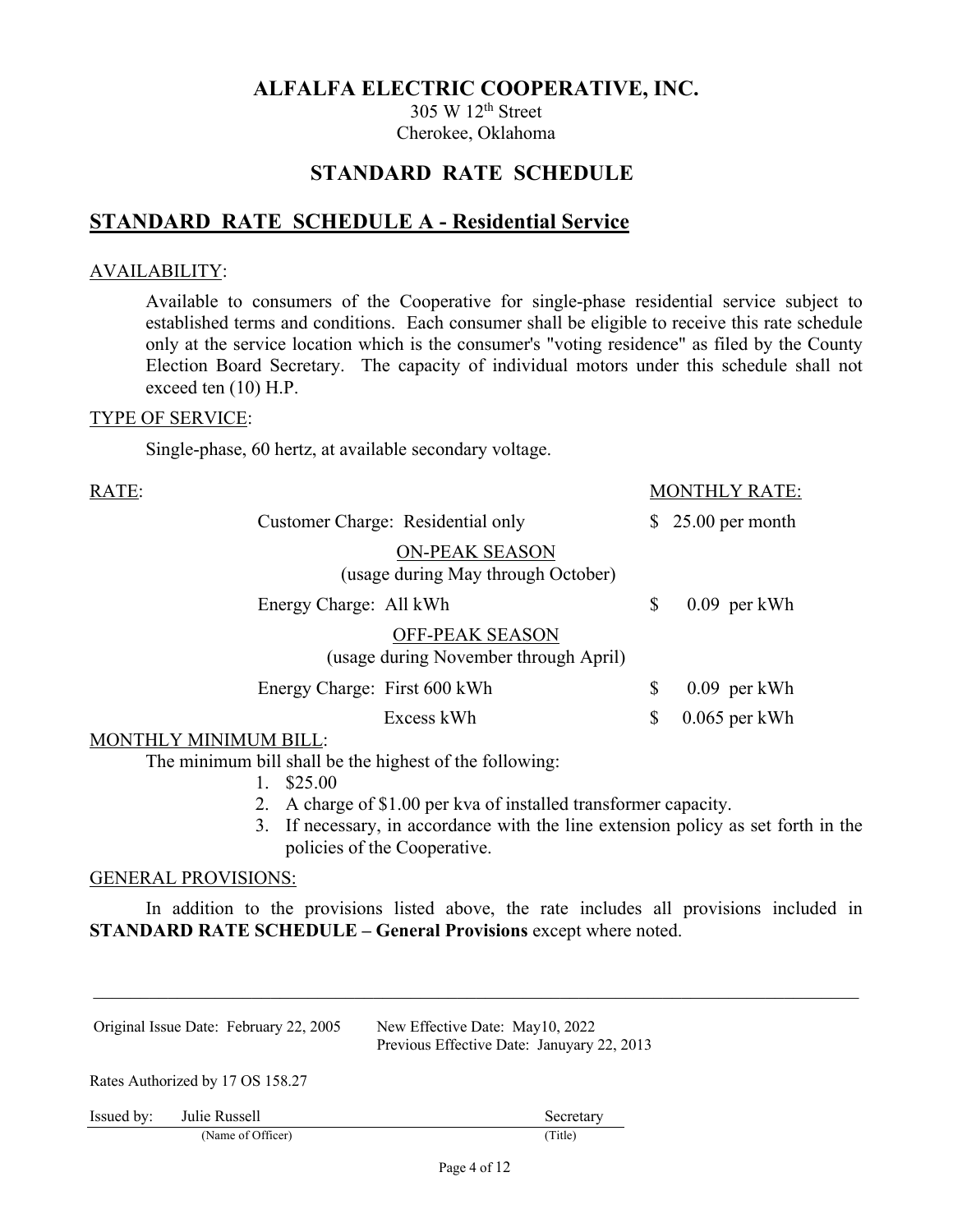305 W 12th Street Cherokee, Oklahoma

# **STANDARD RATE SCHEDULE**

# **STANDARD RATE SCHEDULE FR -Farm & Ranch**

## AVAILABILITY:

Available to all consumers of the Cooperative not qualifying for the Schedule A subject to the established terms and conditions.

No resale, breakdown, auxiliary or supplementary service permitted unless by special contract.

#### TYPE OF SERVICE:

Single -phase, 60 hertz, at available voltage. The capacity of Single-phase motors under this schedule shall not exceed ten (10) H.P. for a standard motor, Twenty Five (25) H.P. motor with a phase convertor and forty (40) H.P. motor with a variable speed drive.

## RATE: MONTHLY RATE:

Customer Charge:

| Single-phase Farm& Ranch Public Halls, Domestic | $$25.00$ per month |
|-------------------------------------------------|--------------------|
| Energy Charge: First 2,000 kWh                  | $$0.09$ per kWh    |
| Excess kWh                                      | $$0.06$ per kWh    |
|                                                 |                    |

## MINIMUM MONTHLY CHARGE:

The minimum bill shall be the highest of the following:

- 1. \$25.00
- 2. The Customer Charge
- 3. A charge of \$1.00 per kva of installed transformer capacity.
- 4. If necessary, in accordance with the line extension policy as set forth in the policies of the Cooperative.

#### GENERAL PROVISIONS:

In addition to the provisions listed above, the rate includes all provisions included in **STANDARD RATE SCHEDULE – General Provisions** except where noted.

|            | Original Issue Date: February 22, 2005 | New Effective Date: May10, 2022<br>Previous Effective Date: Januyary 22, 2013 |
|------------|----------------------------------------|-------------------------------------------------------------------------------|
|            | Rates Authorized by 17 OS 158.27       |                                                                               |
| Issued by: | Julie Russell                          | Secretary                                                                     |
|            | (Name of Officer)                      | (Title)                                                                       |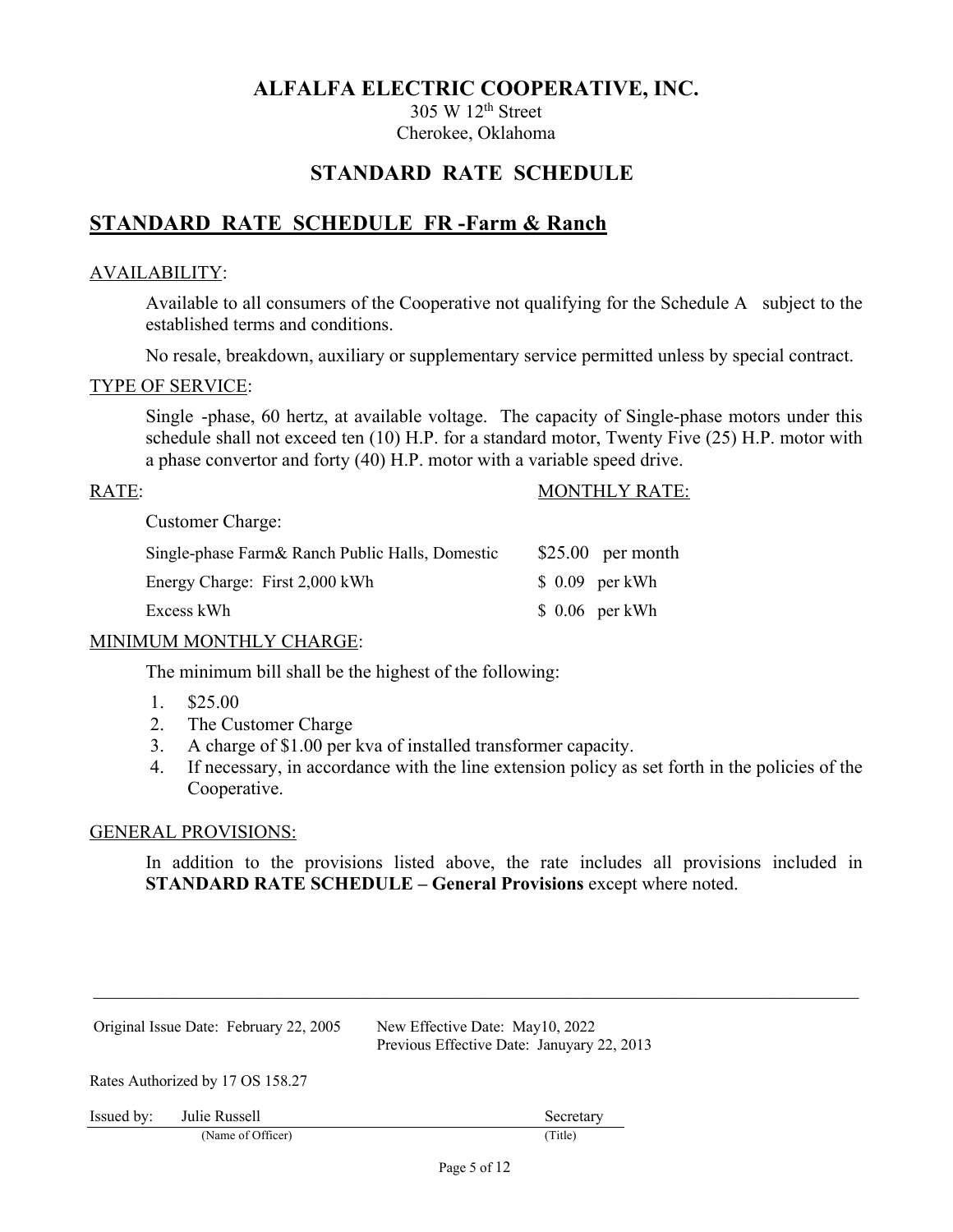305 W 12th Street Cherokee, Oklahoma

# **STANDARD RATE SCHEDULE**

# **STANDARD RATE SCHEDULE B – General Service**

#### AVAILABILITY:

Available to all consumers of the Cooperative not qualifying for the Schedule A or FR, subject to the established terms and conditions.

No resale, breakdown, auxiliary or supplementary service permitted unless by special contract.

#### TYPE OF SERVICE:

Single or Three-phase, 60 hertz, at available voltage. The capacity of Single-phase motors under this schedule shall not exceed ten (10) H.P. for a standard motor, Twenty Five (25) H.P. motor with a phase converter and Forty (40) H.P. motor with a variable speed drive.

RATE: MONTHLY RATE:

Single-Phase Commercial:

| <b>Customer Charge</b> | $$30.00$ per month |
|------------------------|--------------------|
| Demand Charge:         |                    |
| 5 kW or less           | \$ 2.00 per kW     |
| All excess kW          | \$ 8.95 per kW *   |
| Energy Charge:         |                    |
| First 2,000 kWh        | \$ .093 per kWh    |
| Excess kWh             | \$ 0.06 per kWh    |
|                        |                    |

Three-Phase Commercial:

| <b>Customer Charge</b> | $$70.00$ per month |
|------------------------|--------------------|
| Demand Charge          | $$8.65$ per kW *   |
| <b>Energy Charge</b>   | $$0.060$ per kWh   |

#### MINIMUM MONTHLY CHARGE:

The minimum bill shall be the hightest of the following:

- 1. \$30.00 Single-Phase, \$70.00 Three-Phase.
- 2. The Customer Charge
- 3. The Demand Charge
- 4. A charge of \$1.00 per kva of installed transformer capacity.
- 5. If necessary, in accordance with the line extension policy as set forth in the policies of the Cooperative.

Original Issue Date: February 22, 2005 New Effective Date: May10, 2022 Previous Effective Date: Januyary 22, 2013 Rates Authorized by 17 OS 158.27

| Issued by: | Julie Russell | secretai<br>. |
|------------|---------------|---------------|
|            |               |               |

(Name of Officer) (Title)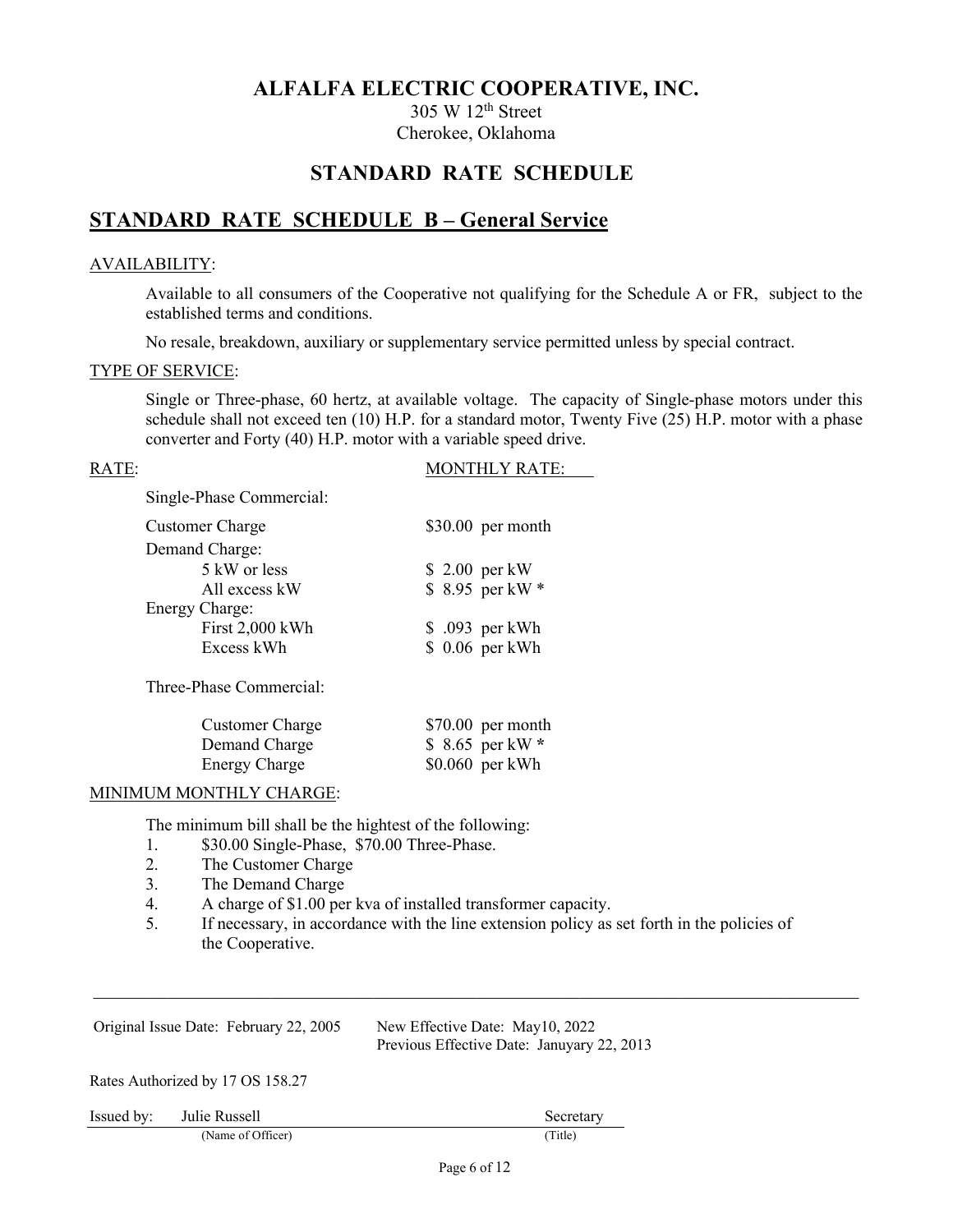305 W 12th Street Cherokee, Oklahoma

# **STANDARD RATE SCHEDULE**

\*The demand charge is based on the Wholesale Demand Charge from WFEC. This charge varies from year to year and will be in range from \$8.50 minimum to \$11.00 maximum per kW as established by WFEC in accordance with available rate schedules. If the schedule from WFEC is changed or modified, this rate will be changed or modified to reflect the demand charge from WFEC.

# **STANDARD RATE SCHEDULE B – General Service**

#### DETERMINATION OF BILLING DEMAND:

The billing demand shall be the maximum demand established by the consumer for any period of 15 consecutive minutes during the month of which the bill is rendered, as indicated or recorded by a demand meter and adjusted for power factor; however, billing demand shall never be less than the maximum billing demand established during the previous eleven (11) months.

#### DEMAND LOAD MANAGEMENT:

If the consumer implements measures to control his kilowatt demand requirements during the Cooperative's peak period, then the consumer shall receive a credit of \$6.00 per kW for the number of kWs reduced from the Billing Demand (defined above) to the demand established during the Cooperative's peak period but in no case below the minimum Billing Demand of 5 kW. If special metering is required to determine the peak demand, the consumer shall furnish the necessary equipment.

#### GENERAL PROVISIONS:

In addition to the provisions listed above, the rate includes all provisions included in **STANDARD RATE SCHEDULE – General Provisions** except where noted.

Original Issue Date: February 22, 2005 New Effective Date: May10, 2022

Previous Effective Date: Januyary 22, 2013

Rates Authorized by 17 OS 158.27

Issued by: Julie Russell Secretary Secretary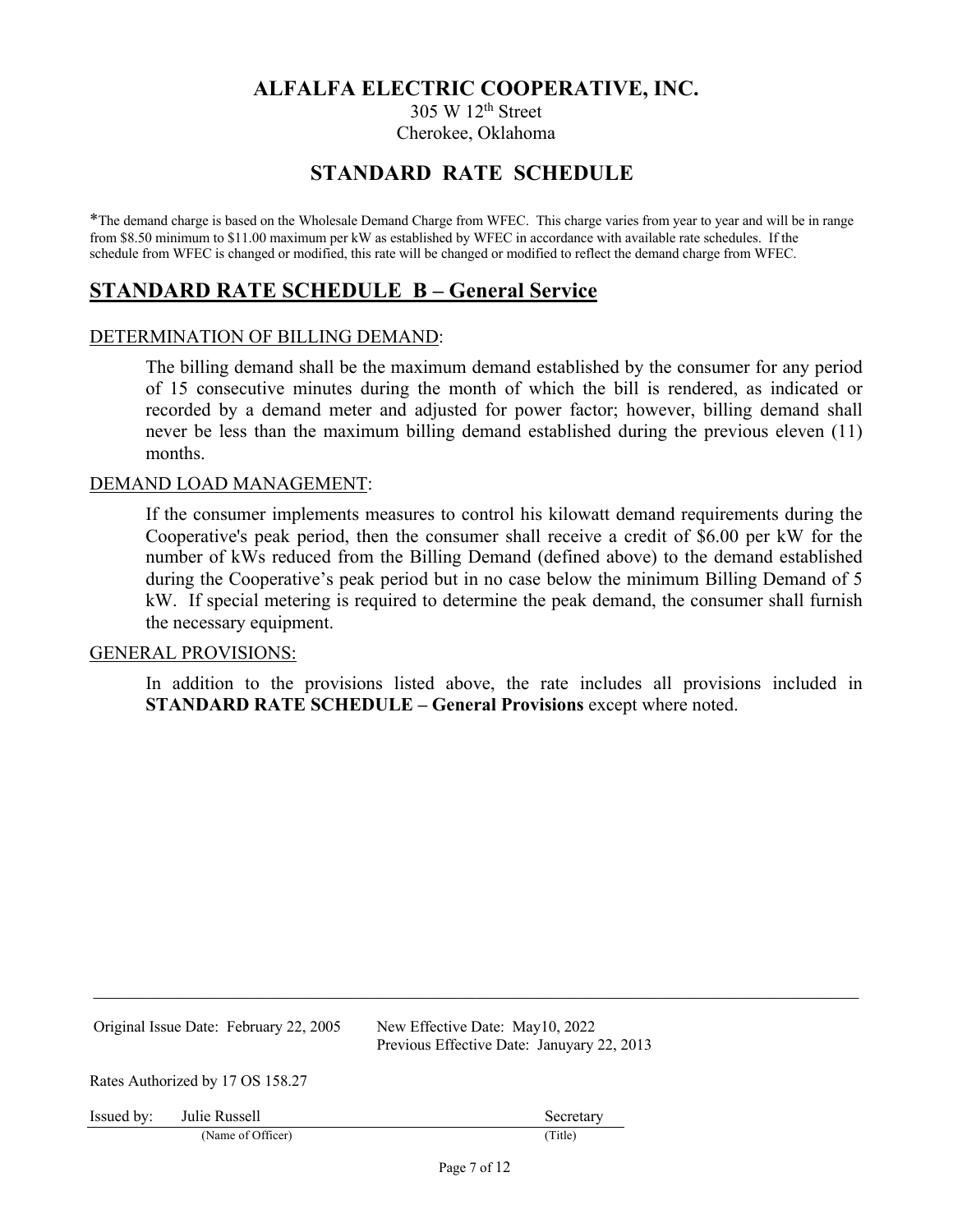305 W 12th Street Cherokee, Oklahoma

# **STANDARD RATE SCHEDULE**

# **STANDARD RATE SCHEDULE D – LP 200**

## AVAILABILITY:

Available to all consumers who establish or contract for a demand of 200 kilowatts, subject to the established terms and conditions of the Cooperative.

No resale, breakdown, auxiliary or supplementary service permitted unless by special contract.

### TYPE OF SERVICE:

Three-phase, 60 hertz, at available voltage.

RATE: MONTHLY RATE:

Charges under this rate will be as follows:

- 1. Actual billing from Western Farmers Electric Cooperative, Inc. under, available LP rate schedules.
- 2. Energy Charge as follows:

| First 400,000 kWh | $$.020$ per kWh |
|-------------------|-----------------|
| Next 300,000 kWh  | $$.008$ per kWh |
| Excess kWh        | $$.003$ per kWh |

3. Addition of Oklahoma Gross Receipts Tax percentage or addition of Kansas Ad Valorem Tax (as a percentage of revenue for the previous year) as a percentage.

## MINIMUM MONTHLY CHARGE:

The minimum bill shall be the highest of the following:

- 1. \$500
- 2. Charges from WFEC
- 3. A charge of \$1.00 per kva of installed transformer capacity.
- 4. If necessary, in accordance with the line extension policy as set forth in the policies of the Cooperative.

|            | Original Issue Date: February 22, 2005 | New Effective Date: May10, 2022<br>Previous Effective Date: Januyary 22, 2013 |
|------------|----------------------------------------|-------------------------------------------------------------------------------|
|            | Rates Authorized by 17 OS 158.27       |                                                                               |
| Issued by: | Julie Russell                          | Secretary                                                                     |
|            | (Name of Officer)                      | (Title)                                                                       |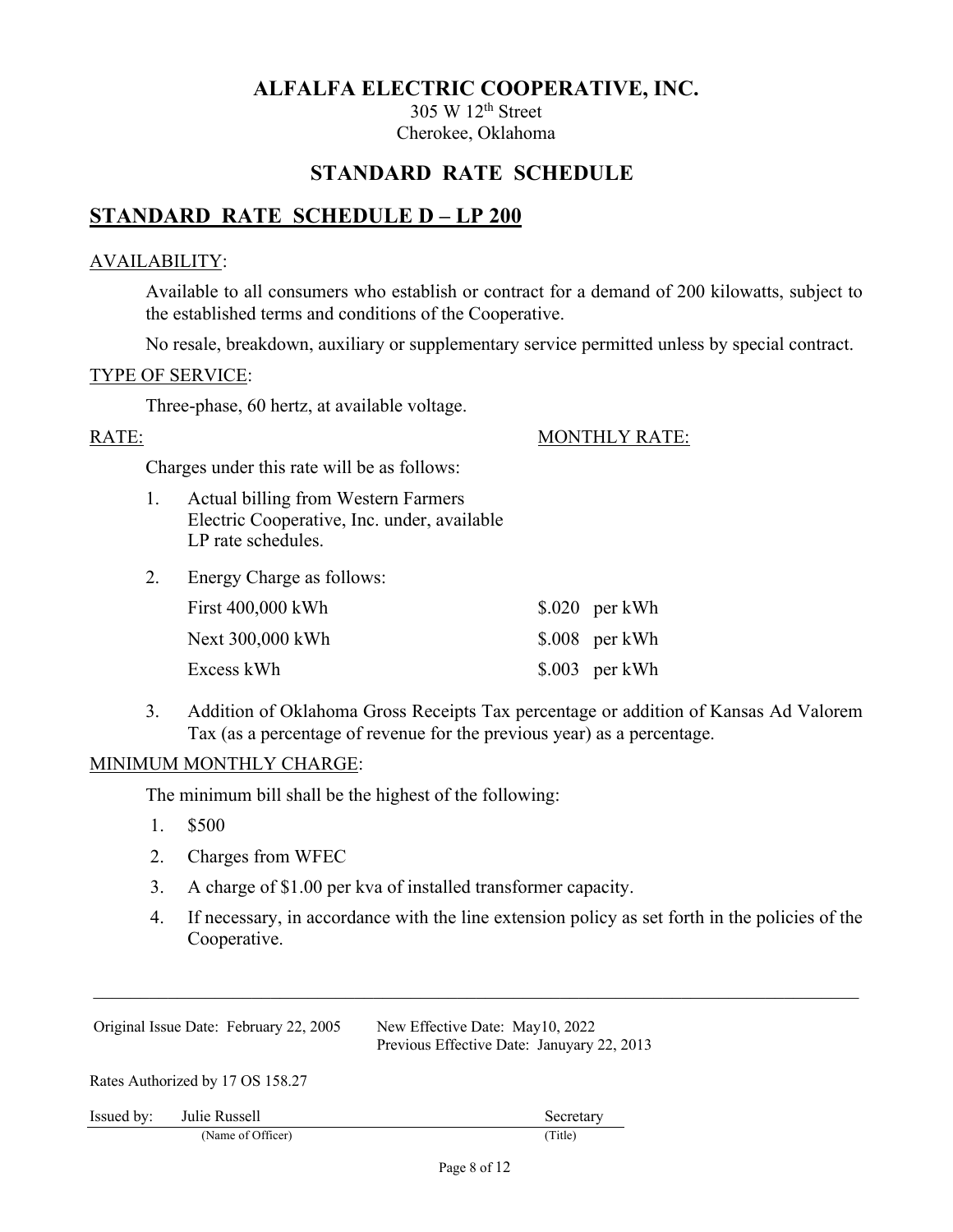305 W 12th Street Cherokee, Oklahoma

# **STANDARD RATE SCHEDULE STANDARD RATE SCHEDULE D – LP 200**

#### DETERMINATION OF BILLING DEMAND:

The billing demand shall in accordance with the provisions of WFEC available LP rate schedules.

#### LOAD CURTAILMENT:

Load curtailment under this rate will be in accordance with WFEC LP rates and will be subject to changes by the Board of Trustees of WFEC.

#### SPECIAL PROVISION FOR LARGE LOADS THROUGH A SINGLE METER:

If a load served at a single delivery point uses in excess of 5,000,000 kWh per month, all kWh's in excess of the 5,000,000 will be sold at the rate of \$0.002 per kWh. This provision will not apply to the Aggregateion Rider to Schedule D – LP 200.

#### GENERAL PROVISIONS:

In addition to the provisions listed above, the rate includes all provisions included in **STANDARD RATE SCHEDULE – General Provisions** except where noted.

Original Issue Date: February 22, 2005 New Effective Date: May10, 2022

Previous Effective Date: Januyary 22, 2013

Rates Authorized by 17 OS 158.27

Issued by: Julie Russell Secretary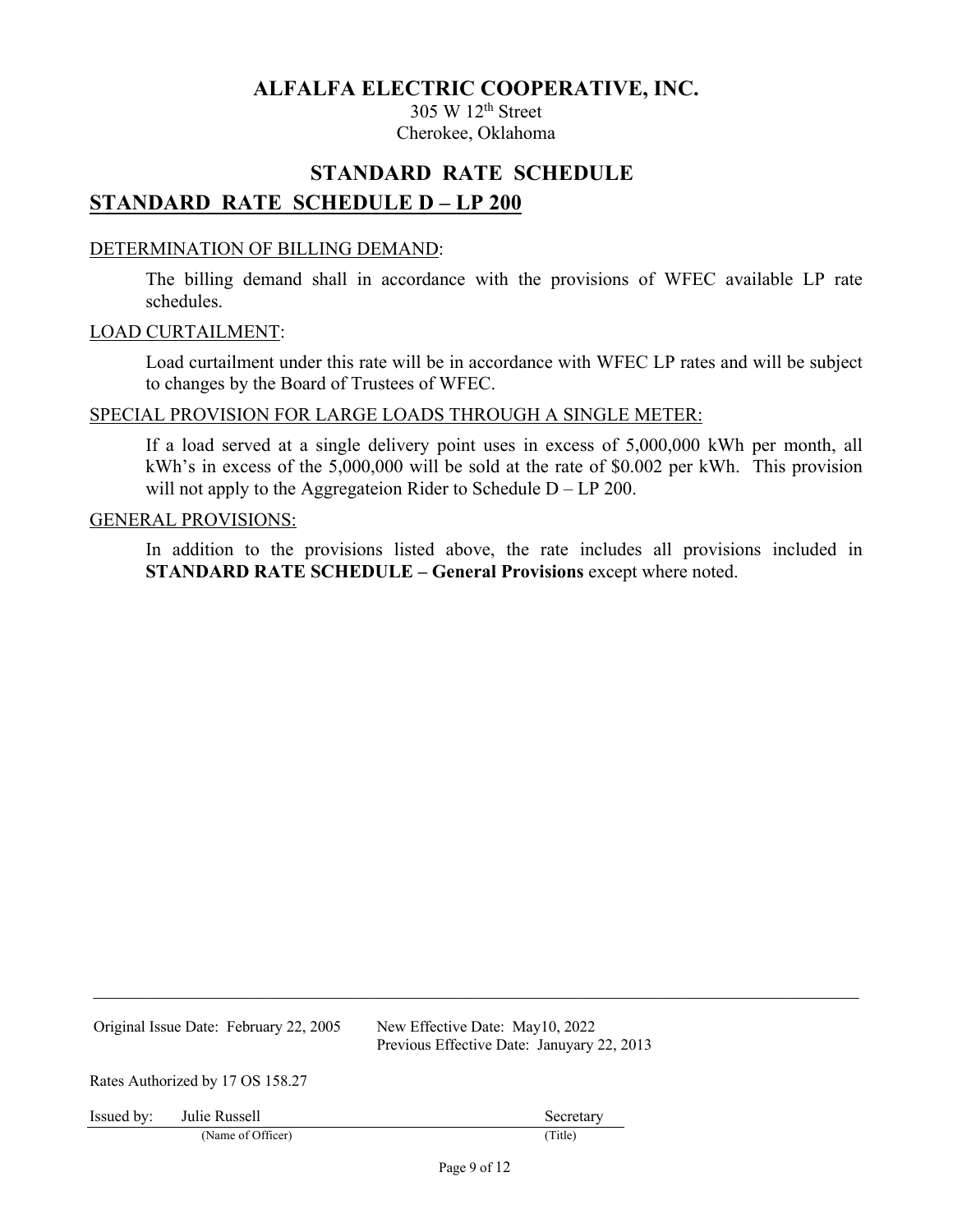305 W 12th Street Cherokee, Oklahoma

# **STANDARD RATE SCHEDULE**

# **STANDARD RATE SCHEDULE – Aggregation Rider to Schedule D – LP 200**

#### AVAILABILITY:

Available to all consumers that have multiple accounts on Schedule D, upon execution of a one year agreement and each account establishes kWh usage as follows:

Each account must use a minimum of 300,000 kWh per month. The account must establish the minimum usage for two consecutive months to become eligible and will become ineligible if usage drops below the minimum usage for three consecutive months. All consumers shall comply with the Special Conditions as stated below.

Charges shall be the same as the charges under Schedule  $D - LP 200$  except #2, Energy Charge and it shall be as follows:

| RATE: |                                                                                    |                    | <b>MONTHLY RATE:</b>        |  |
|-------|------------------------------------------------------------------------------------|--------------------|-----------------------------|--|
| 1.    | First Account meeting requirements shall be<br>the same as Schedule $D - LP 200$ . |                    |                             |  |
| 2.    | Second Account meeting requirements:                                               |                    |                             |  |
|       | First 400,000 kWh<br>Excess kWh                                                    | \$0.020<br>\$0.003 | per kWh<br>per kWh          |  |
| 3.    | Third Account meeting requirements:                                                |                    |                             |  |
|       | First 300,000 kWh<br>Excess kWh                                                    | \$0.020<br>\$0.003 | per kWh<br>per kWh          |  |
| 4.    | All additional individual accounts meeting requirements:                           |                    |                             |  |
|       | First 200,000 kWh<br>Excess kWh                                                    | \$0.020            | per kWh<br>$$0.003$ per kWh |  |

| Original Issue Date: February 22, 2005 |                   | New Effective Date: May10, 2022<br>Previous Effective Date: Januyary 22, 2013 |  |
|----------------------------------------|-------------------|-------------------------------------------------------------------------------|--|
| Rates Authorized by 17 OS 158.27       |                   |                                                                               |  |
| Issued by:                             | Julie Russell     | Secretary                                                                     |  |
|                                        | (Name of Officer) | (Title)                                                                       |  |
|                                        |                   | P <sub>0.09</sub> 10 of 12                                                    |  |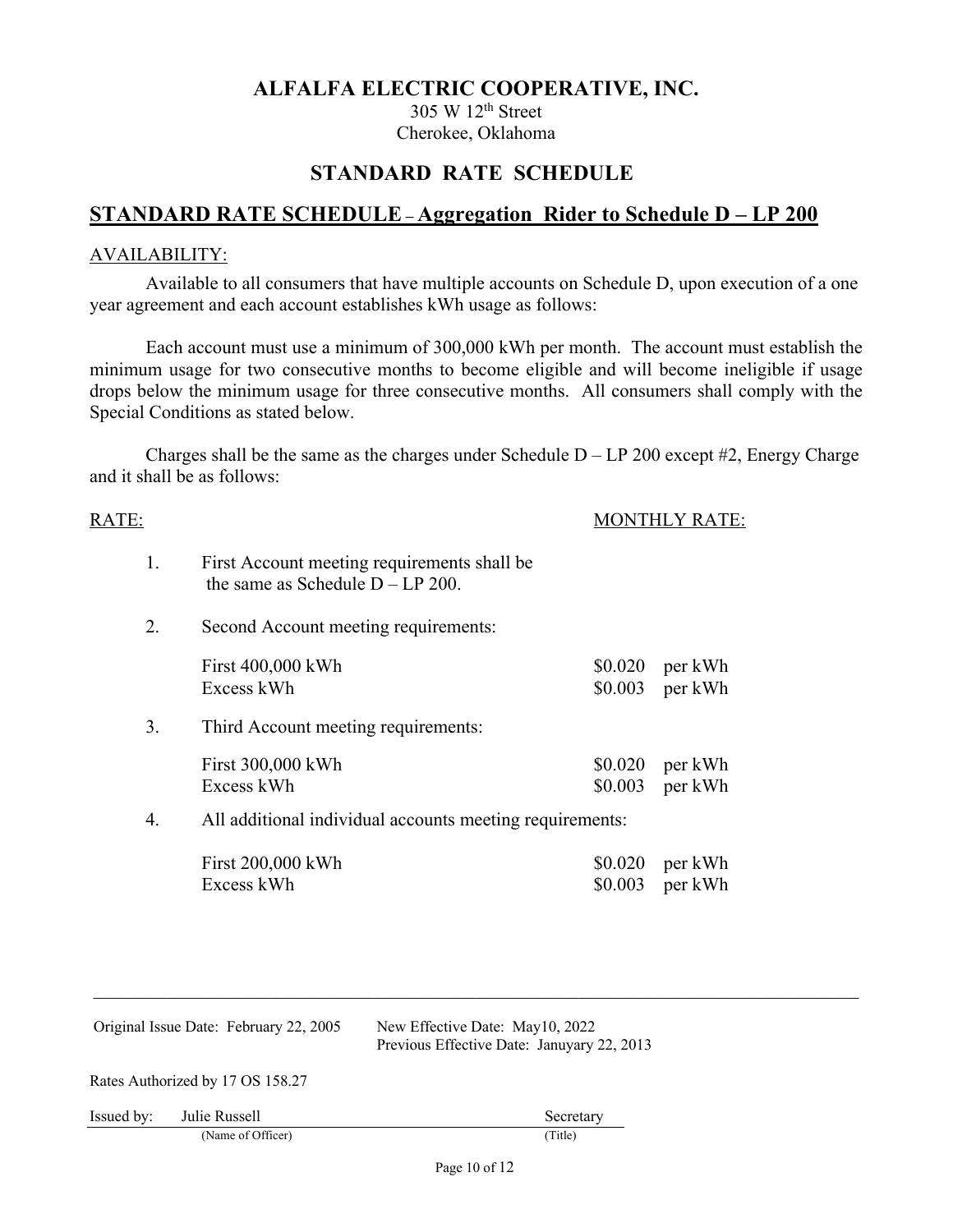305 W 12th Street Cherokee, Oklahoma

# **STANDARD RATE SCHEDULE STANDRD RATE SCHEDULE – APPREGATION RIDER TO SCHEDULE D-LP-200**

#### SPECIAL REQUIREMENTS:

- 1. An eligible customer shall be doing business as (D.B.A.) one common business name at all aggregated participant locations.
- 2. The aggregation must be under common ownership. Franchised operations shall qualify only if all accounts meet the requirements under **AVALIABILITY** section above.
- 3. Each new account added to the aggregation subsequent to the initial one year contract shall cause an extension of the contract to cover an additional one year period.
- 4. Aggregation of non-qualified customer's locations by third-party agents shall not be allowed as qualifications to meet the aggregation requirements.

#### PENALTY:

Accounts that fall below the minimum requirements as established under the AVAILABLILITY section above will be charged a 10% penalty on all charges for the applicable month. Accounts that qualify for the program and then later fall below the minimum requirements as outlined above under the AVAILABILITY section shall be removed from the program until and if they re-established eligibility.

#### OTHER PROVISIONS;

In addition to the provisions listed above, the rate includes all provisions included in **STANDARD RATE SCHEDULE – General Provisions and LP – 200** except where noted.

Original Issue Date: February 22, 2005 New Effective Date: May10, 2022 Previous Effective Date: Januyary 22, 2013 Rates Authorized by 17 OS 158.27 Issued by: Julie Russell Secretary Secretary (Name of Officer) (Title)